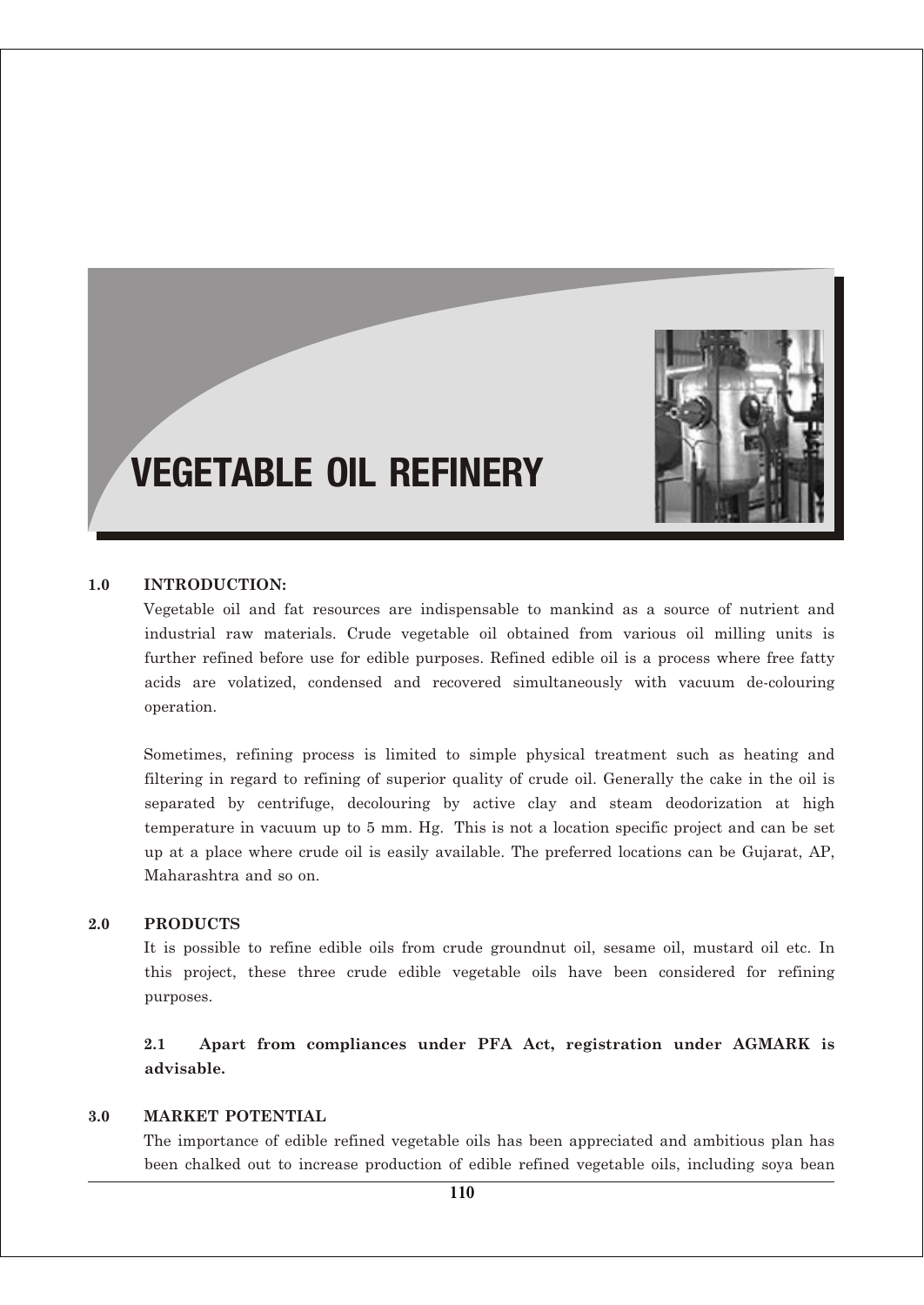oil, by the Government of India in the previous Five Year Plans. The demand for refined edible vegetable oils has increased in the consumer market. With growing population, increase in the disposable income and overall trend of consumerism, demand for edible oils is shooting up year after year. The country still imports large quantities of crude edible oil and the Kandla port of Gujarat is active in such imports. The domestic production has gone up during last few years but there still exists a gap between demand and supply which results in large imports. Thus a new vegetable oil refinery has got good potential.

## **4.0 MANUFACTURING PROCESS**

Special pre-treatment steps which are essentially a combination of de-gumming and blending under special operating conditions, eliminate all impurities and render oil fit to be processed at elevated temperature under vacuum. Various steps involved in refining are

- (I) Super cleaning
- (2) Contobleaching and
- (3) De-acidification.

All these processes are very well standardized and practiced in the country since long. The average recovery is 90%

#### **5.0 CAPITAL INPUTS**

#### **5.1 Land and Buildings**

A plot of around 800 sq.mtrs. with built-up area of 600 sq.mtrs. shall be adequate. The built up area would accommodate three manufacturing sections leaving sufficient space for storage and packing. Cost of land would be around Rs. 2.40 lacs whereas that of civil work, it would be Rs. 15.00 lacs.

#### **5.2 Plant and Machinery**

It is proposed to install a plant to obtain refined vegetable oils of 4 tons every day or 1200 tons every year considering 300 working days.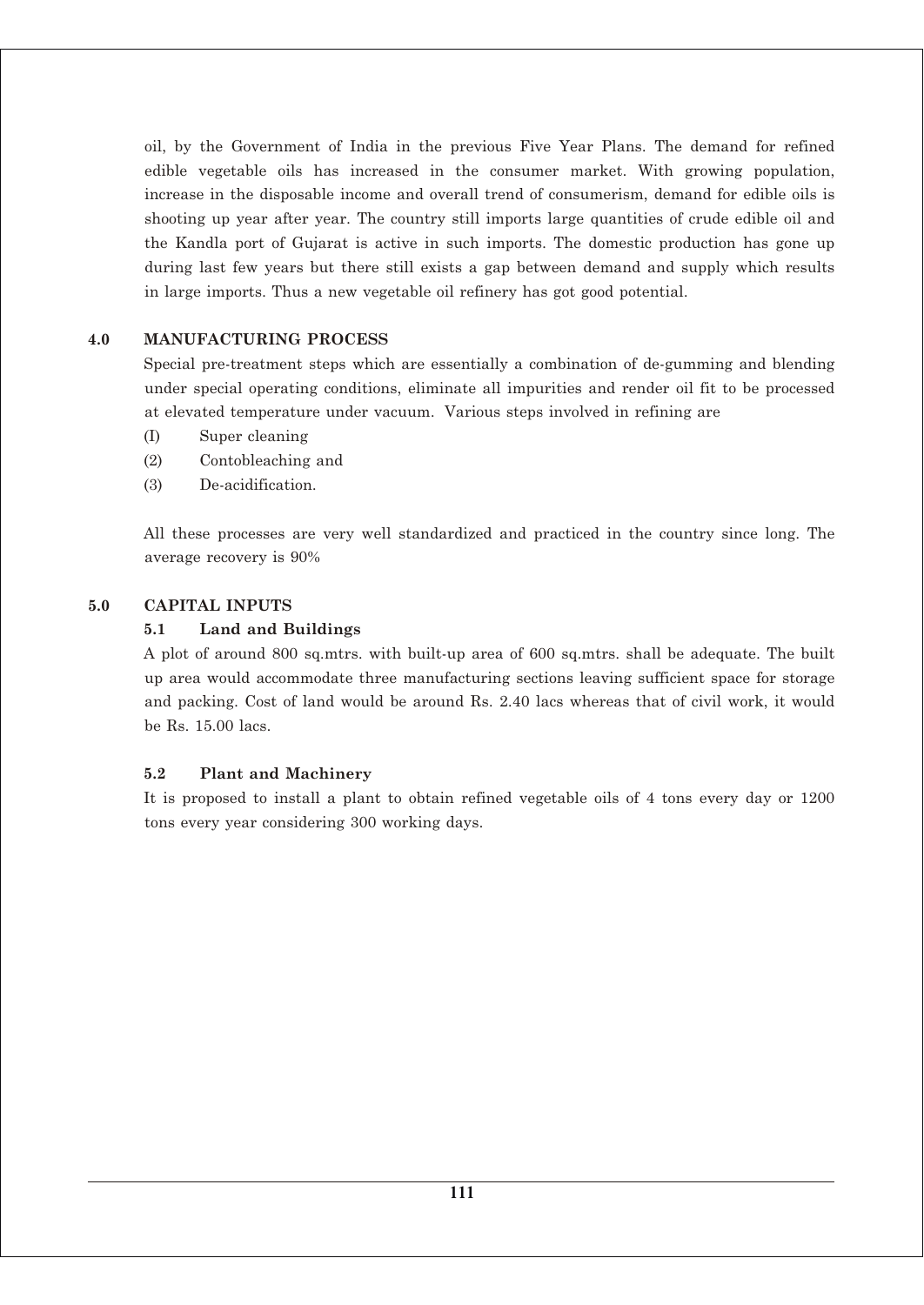The requirement of plant and machinery for the proposed capacity would be as below:

| Particular                                           | <b>Quantity/ Unit No.</b> |
|------------------------------------------------------|---------------------------|
| Super cleaning section                               | 1 set                     |
| Contobleach Section                                  | 1 Set                     |
| Deacidification Section                              | 1 Set                     |
| Steel Structure for main plant                       | 1 Set                     |
| Water Cooling System                                 | 1 Set                     |
| Oil Storage Tanks                                    | 1 Set                     |
| Steam Generating Unit - Boiler etc- 150Kgs Capacity  | 1 Set                     |
| Water Softening Unit                                 | <b>One</b>                |
| Raw Material Storage Tanks                           | Two                       |
| Steam piping, accessories, tools and equipments etc. | 1 Set                     |

There are many turn-key suppliers of the refining plant and the estimated cost is Rs.60.00 lacs.

## **5.3 Miscellaneous Assets**

Some other assets like furniture and fixtures, storage tanks, HDPE barrels, weighing scales, etc. are likely to cost Rs.10.00 lacs.

# **5.4 Utilities**

Total power requirement shall be 75 HP whereas per day water requirement shall be 3000 ltrs.

# **5.5 Raw and Packing Materials**

The major raw materials required are crude groundnut oil, crude sesame oil and crude mustard oil. The state of Gujarat is famous for crude as well as refined vegetable oils with centers like Kadi, Rajkot, Gondal, Amreli, Dhaari etc. engaged in production of various edible oils round the year. Thus procuring adequate quantity of crude oil will not be a bottleneck. Other materials like phosphoric acid, citric acid, bleaching powder etc would be available from the nearby trading centres. Aluminum tins or plastic jars of different capacities along with corrugated boxes, labels, and box strappings would be the packing materials.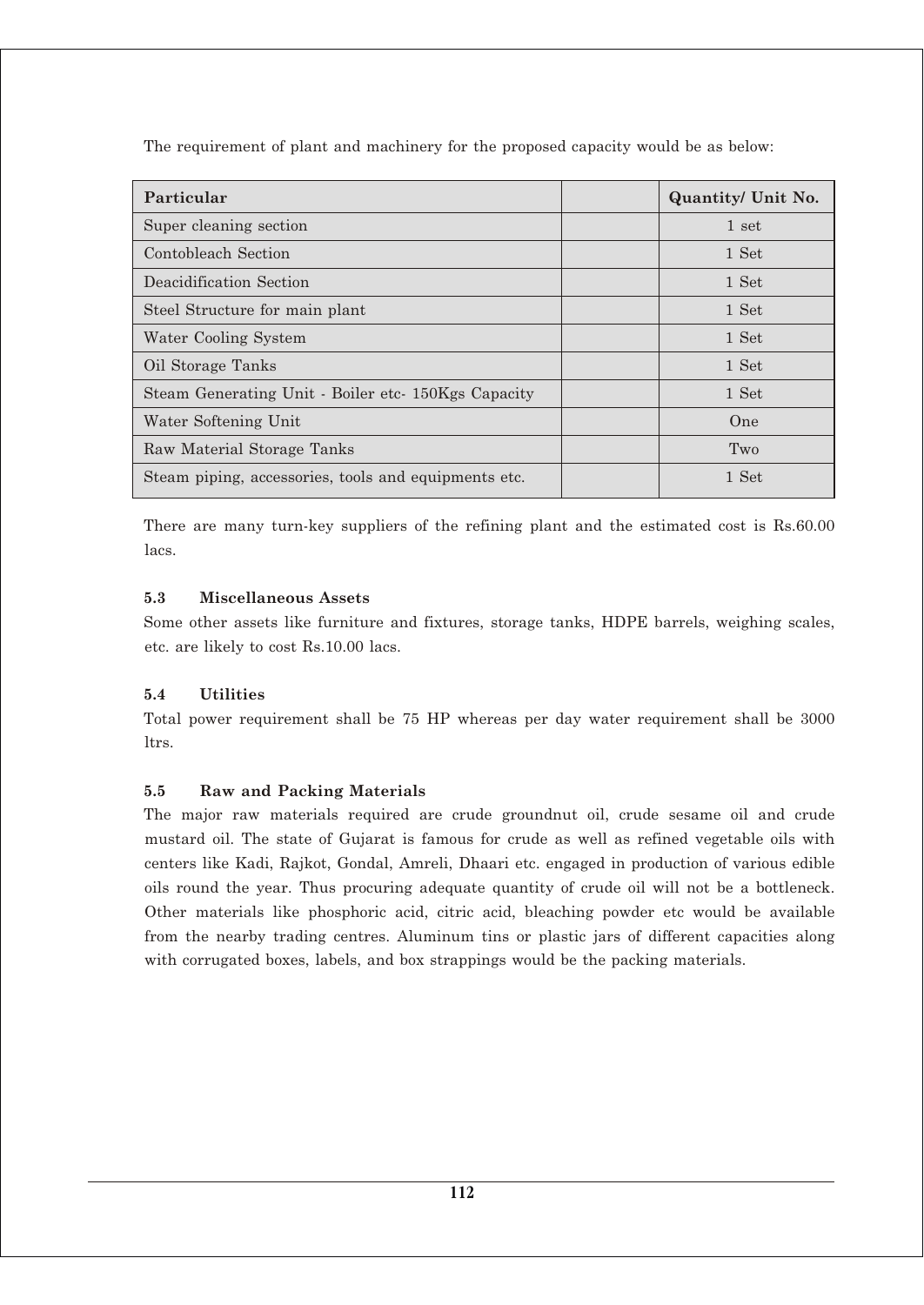## **6.0 MANPOWER REQUIREMENTS**

| <b>Particulars</b>   | N <sub>o</sub> | Monthly<br>Salary (Rs.) | <b>Total Monthly</b><br>Salary (Rs.) |
|----------------------|----------------|-------------------------|--------------------------------------|
| Machine Operators    | $\overline{4}$ | 3,500                   | 14,000                               |
| Semi-skilled Workers | $\overline{4}$ | 1,750                   | 7,000                                |
| Helpers              | 6              | 1,250                   | 7,500                                |
| Clerk                |                | 2,500                   | 2,500                                |
| Salesman             |                | 2,500                   | 2,500                                |
|                      |                | Total                   | 33,500                               |

# **7.0 TENTATIVE IMPLEMENTATION SCHEDULE**

| Activity                                                          | Period (in months) |
|-------------------------------------------------------------------|--------------------|
| Application and sanction of loan                                  |                    |
| Site selection and commencement of civil work                     |                    |
| Completion of civil work and placement of<br>orders for machinery |                    |
| Erection, installation and trial runs                             |                    |

## **8.0 DETAILS OF THE PROPOSED PROJECT**

## **8.1 Land and Building**

|                    |                | (Rs. in lacs) |
|--------------------|----------------|---------------|
| <b>Particulars</b> | Area (Sq.Mtrs) | Cost          |
| Land               | 800            | 2.40          |
| Building           | 600            | 15.00         |
|                    | Total          | 17.40         |

## **8.2 Plant and Machinery**

The total cost of machinery is estimated to be Rs.60.00 lacs, as explained earlier.

## **8.3 Miscellaneous Assets**

The provision for miscellaneous assets of Rs. 10.00 lacs shall be adequate as explained earlier.

## **8.4 Preliminary and Pre-Operative Expenses**

The registration charges, establishment expenses, trial run expenses, interest during implementation etc would be around Rs.8 lacs.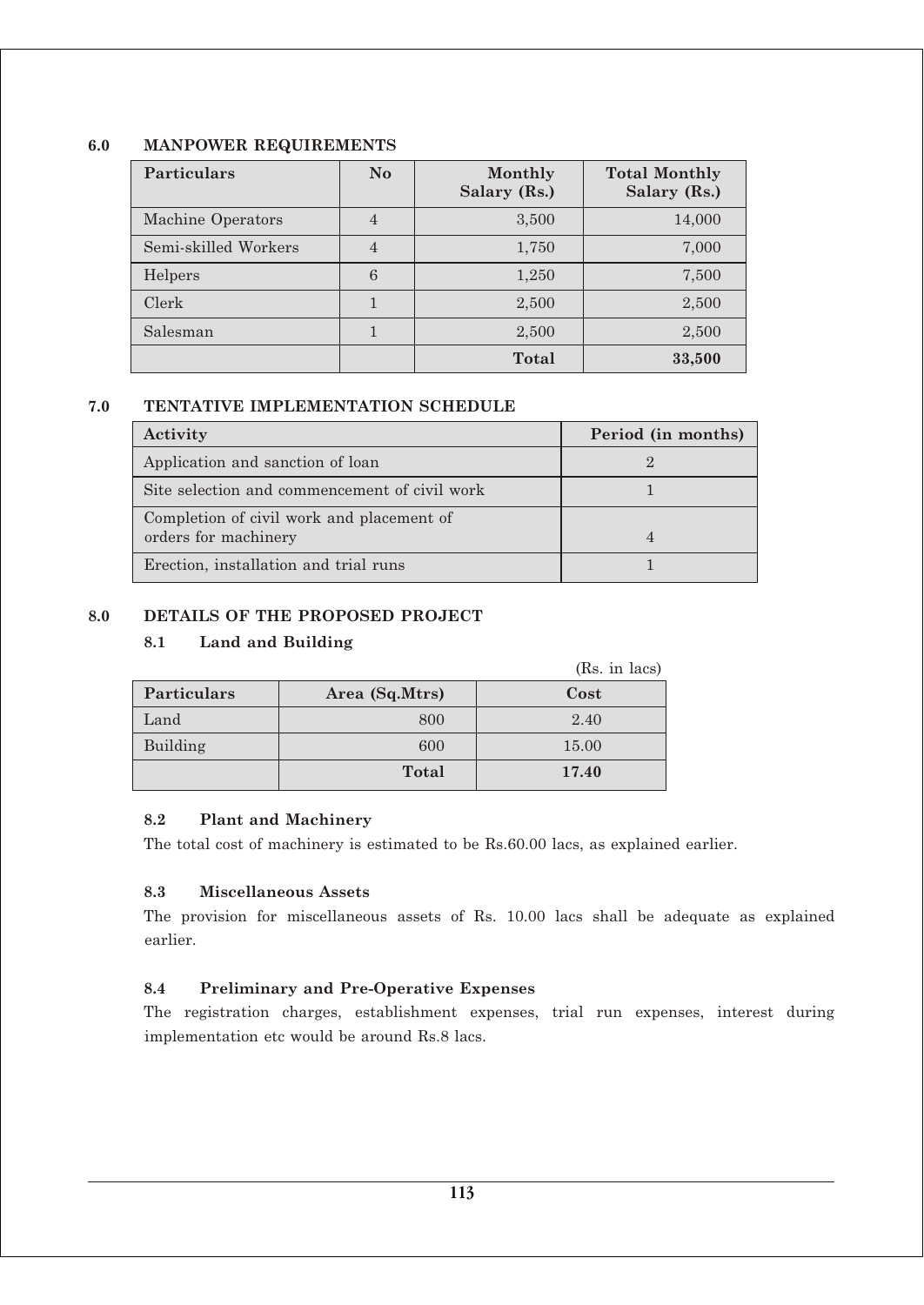## **8.5 Working Capital Requirement**

At 60% utilisation in the first year, the total working capital needs shall be as under:

| <b>Particulars</b>                    | Period              | <b>Margin</b> | Total | <b>Bank</b> | <b>Promoters</b> |
|---------------------------------------|---------------------|---------------|-------|-------------|------------------|
| Stock of Raw and<br>Packing Materials | $\frac{1}{2}$ Month | 30%           | 11.70 | 8.20        | 3.50             |
| Stock of Finished Goods               | $\frac{1}{2}$ Month | 25%           | 12.50 | 9.35        | 3.15             |
| Receivables                           | $\frac{1}{2}$ Month | 25%           | 14.30 | 10.75       | 3.55             |
| Working Expenses                      | 1 Month             | 100%          | 1.75  | $ -$        | 1.75             |
|                                       |                     | <b>Total</b>  | 40.25 | 28.30       | 11.95            |

(Rs. in lacs)

# **8.6 Cost of the Project and Means of Financing**

|                                                             | (Rs. in lacs) |
|-------------------------------------------------------------|---------------|
| <b>Items</b>                                                | Amount        |
| Land and Buildings                                          | 17.40         |
| Plant and Machinery                                         | 60.00         |
| Miscellaneous Assets                                        | 10.00         |
| Preliminary and Pre-operative Expenses                      | 8.00          |
| Contingencies $@10\%$ on land and<br>building and machinery | 7.75          |
| Working Capital Margin                                      | 11.95         |
| Total                                                       | 115.10        |
| <b>Means of Finance</b>                                     |               |
| Promoter's Contribution                                     | 34.53         |
| Bank Loan/ Financial Institutions                           | 80.57         |
| Total                                                       | 115.10        |
| Debt Equity Ratio                                           | 2.34:1        |
| Promoters Contribution                                      | 30%           |

Financial assistance in the form of grant is available from the Ministry of Food Processing Industries, Govt. of India, towards expenditure on technical civil works and plant and machinery for eligible projects subject to certain terms and conditions.

## **9.0 PROFITABILITY CALCULATIONS**

# **9.1 Production Capacity and Build-up**

The installed production capacity of the proposed unit would be 1200 MTA with 300 working days of 16 hours. The capacity utilization of 60% and 75% is envisaged during the first two years.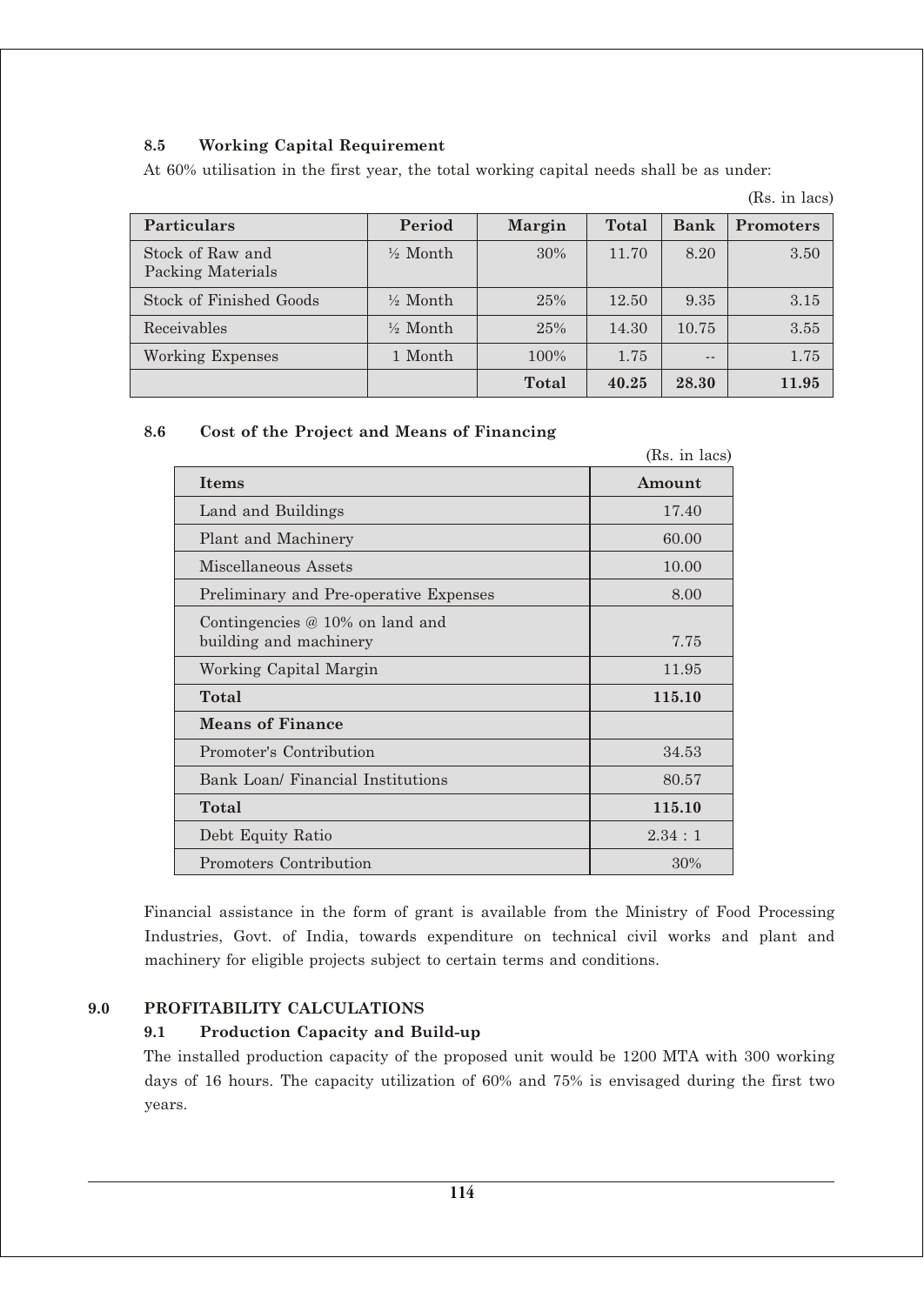## **9.2 Sales Revenue at 100% Capacity**

**Product Constanting Price Selling Price Selling Price Selling Price Selling Price Selling Price Selling Price Selling Price Selling Price Selling Price Selling Price Selling Price Selling Price Selling Price Selling Pri Tonnes Per Ton/Rs.** Refined Groundnut Oil 180.00 180.00 180.00 Refined Sesame Oil 165.00  $\vert$  300  $\vert$  55,000  $\vert$  165.00 Refined Mustard Oil 380 60,000 228.00 **Total 573.00**

# **9.3Raw and Packing Materials Required at 100%**

(Rs. in lacs) **Product Qty Rate per Value (Tonnes) Ton** Crude Vegetable Oils : Groundnut Oil 140.80 Sesame Oil 134.00 and 134.00 and 134.00 and 134.00 and 134.00 and 134.00 and 134.00 and 134.00 and 134.00 and 1 Mustard Oil 178.50 Phosphoric Acid, Bleaching Powder, Activated Carbon etc.  $\vert$  ---  $\vert$  ---  $\vert$  --- 7.50 Packing Material  $\omega$  Rs.600/Ton  $\qquad$  --  $\qquad$  --  $\qquad$  6.48 **Total 467.28**

## **9.4 Utilities**

The annual cost of utilities at 100% activity level would be Rs.6.00 lacs.

## **9.5 Interest**

Interest on term loan of Rs. 80.57 lacs has been calculated @ 14% per annum assuming repayment in 6 years including a moratorium period of 1 year, whereas interest on working capital would be 14% per annum.

## **9.6 Depreciation**

It has been calculated on WDV basis @ 10% on building and 15% on machinery and other assets.

(Rs. in lacs)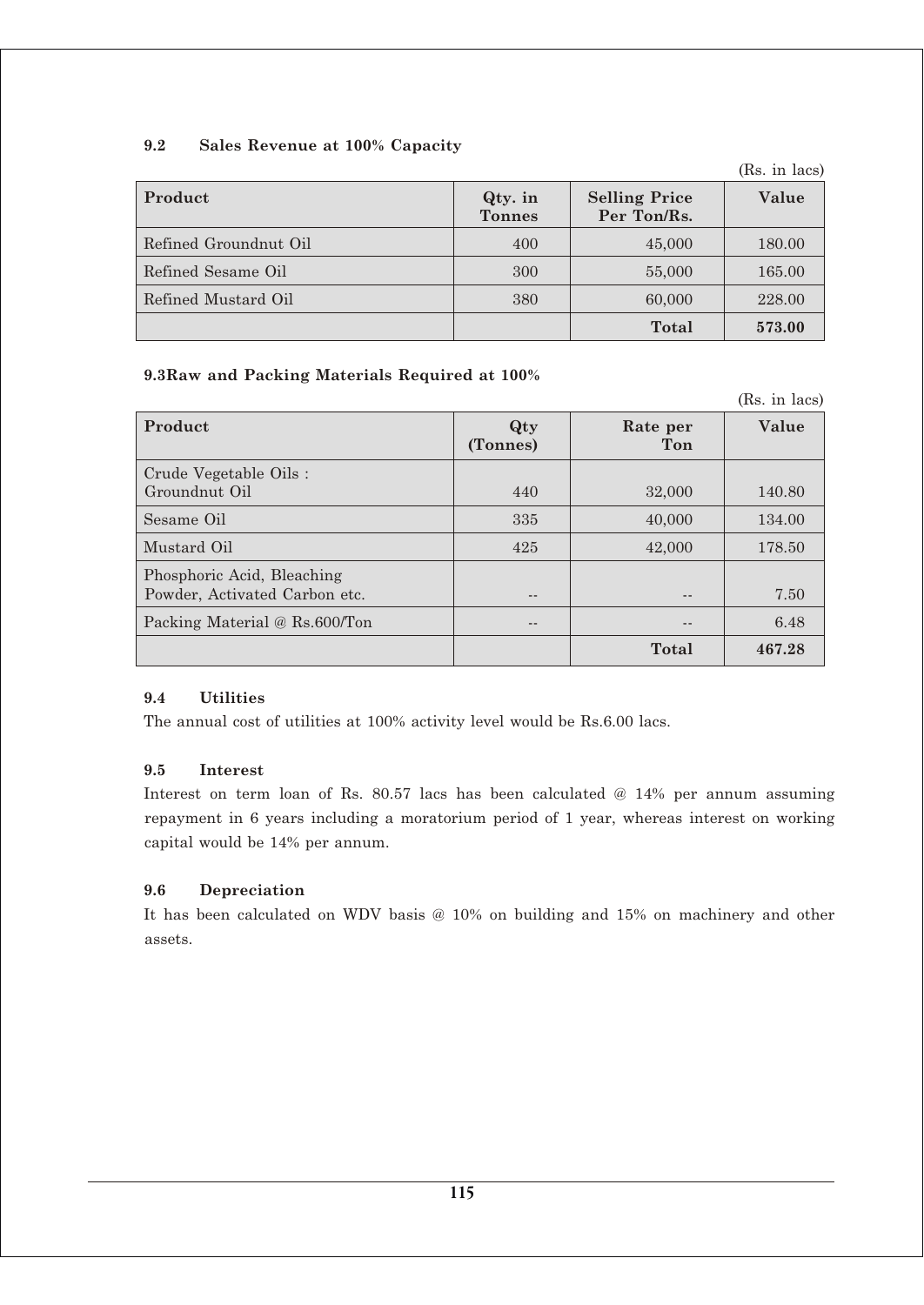## **10.0 PROJECTED PROFITABILITY**

(Rs. in lacs)

| N <sub>o</sub> | <b>Particulars</b>                    | 1st Year        | 2nd Year |
|----------------|---------------------------------------|-----------------|----------|
| $\mathbf{A}$   | <b>Installed Capacity</b>             | $-1200$ MTA $-$ |          |
|                | Capacity Utilisation                  | 60%             | 75%      |
|                | Sales Realisation                     | 343.80          | 429.75   |
| <b>B.</b>      | <b>Cost of Production</b>             |                 |          |
|                | Raw and Packing Materials             | 280.37          | 350.46   |
|                | <b>Utilities</b>                      | 3.60            | 4.50     |
|                | Salaries                              | 4.02            | 4.75     |
|                | <b>Stores and Spares</b>              | 3.00            | 3.60     |
|                | Repairs and Maintenance               | 3.60            | 4.30     |
|                | Selling Expenses @ 4%                 | 10.31           | 17.19    |
|                | Administrative Expenses               | 3.30            | 3.90     |
|                | <b>Total</b>                          | 308.20          | 388.70   |
| C.             | Profit before Interest & Depreciation | 35.60           | 41.05    |
|                | Interest on Term Loan                 | 10.22           | 8.68     |
|                | Interest on Working Capital           | 3.96            | 4.95     |
|                | Depreciation                          | 12.00           | 10.28    |
|                | Net Profit                            | 9.42            | 17.14    |
|                | Income Tax @ 20%                      | 1.90            | 3.44     |
|                | Profit after Tax                      | 7.52            | 13.70    |
|                | Cash Accrual                          | 19.52           | 23.98    |
|                | Repayment of Term Loan                |                 | 14.60    |

#### 11.0 **BREAK-EVEN POINT ANALYSIS** (Rs. in lacs)

**No. Particulars Amount A Sales** 429.75 **B Variable Cost** Raw and Packing Materials 1350.46 Utilities  $(70\%)$  3.15 Salaries (70%) 3.32 Stores and Spares 3.60 Selling Expenses (70%) 12.03 Administrative Expenses (50%) 1.95 Interest on working capital  $4.95$ **Total 379.46 C Contribution (A - B) 50.29 D. Fixed Cost** 33.15

**E. Break-Even Point**  $(D \div C)$  **65%**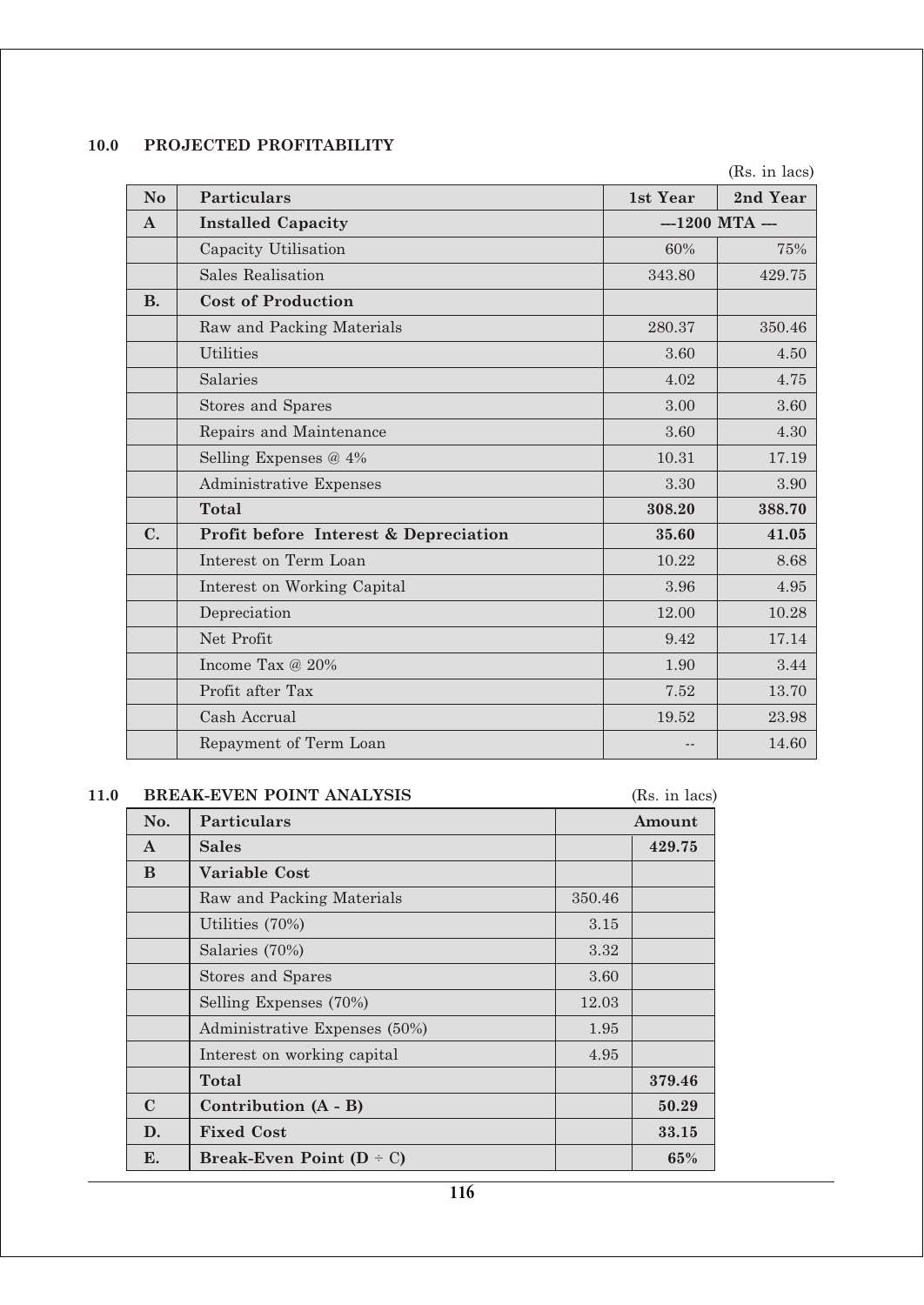# **12.0 [A] LEVERAGES**

**Financial leverage**  $=$  EBIT/EBT  $= 23.60 \div 9.42$  $= 2.50$ 

# **Operating Leverage**

= Contribution / EBT  $= 42.27 \div 9.42$  $= 4.49$ 

# **Degree of Total Leverage**

 $=$  FL/OL  $= 2.50 \div 4.49$  $= 0.56$ 

# **[B] Debt Service Coverage Ratio (DSCR)**

(Rs. in lacs)

| <b>Particulars</b>  | 1st Yr                                       | 2nd Yr | 3rd Yr | 4th Yr | 5th Yr | 6th Yr |
|---------------------|----------------------------------------------|--------|--------|--------|--------|--------|
| Cash Accruals       | 19.52                                        | 23.98  | 26.13  | 29.08  | 31.90  | 33.99  |
| Interest on TL      | 10.22                                        | 8.68   | 6.64   | 4.59   | 2.55   | 1.37   |
| Total [A]           | 29.74                                        | 32.66  | 32.77  | 33.67  | 34.45  | 35.36  |
| Interest on TL      | 10.22                                        | 8.68   | 6.64   | 4.59   | 2.55   | 1.37   |
| Repayment of TL     | $ -$                                         | 16.10  | 16.10  | 16.10  | 16.10  | 16.07  |
| Total [B]           | 10.22                                        | 24.78  | 22.74  | 20.69  | 18.65  | 17.44  |
| $DSCR [A] - [B]$    | 2.91                                         | 1.32   | 1.44   | 1.62   | 1.84   | 2.02   |
| <b>Average DSCR</b> | 1.86<br>------------------------------------ |        |        |        |        |        |